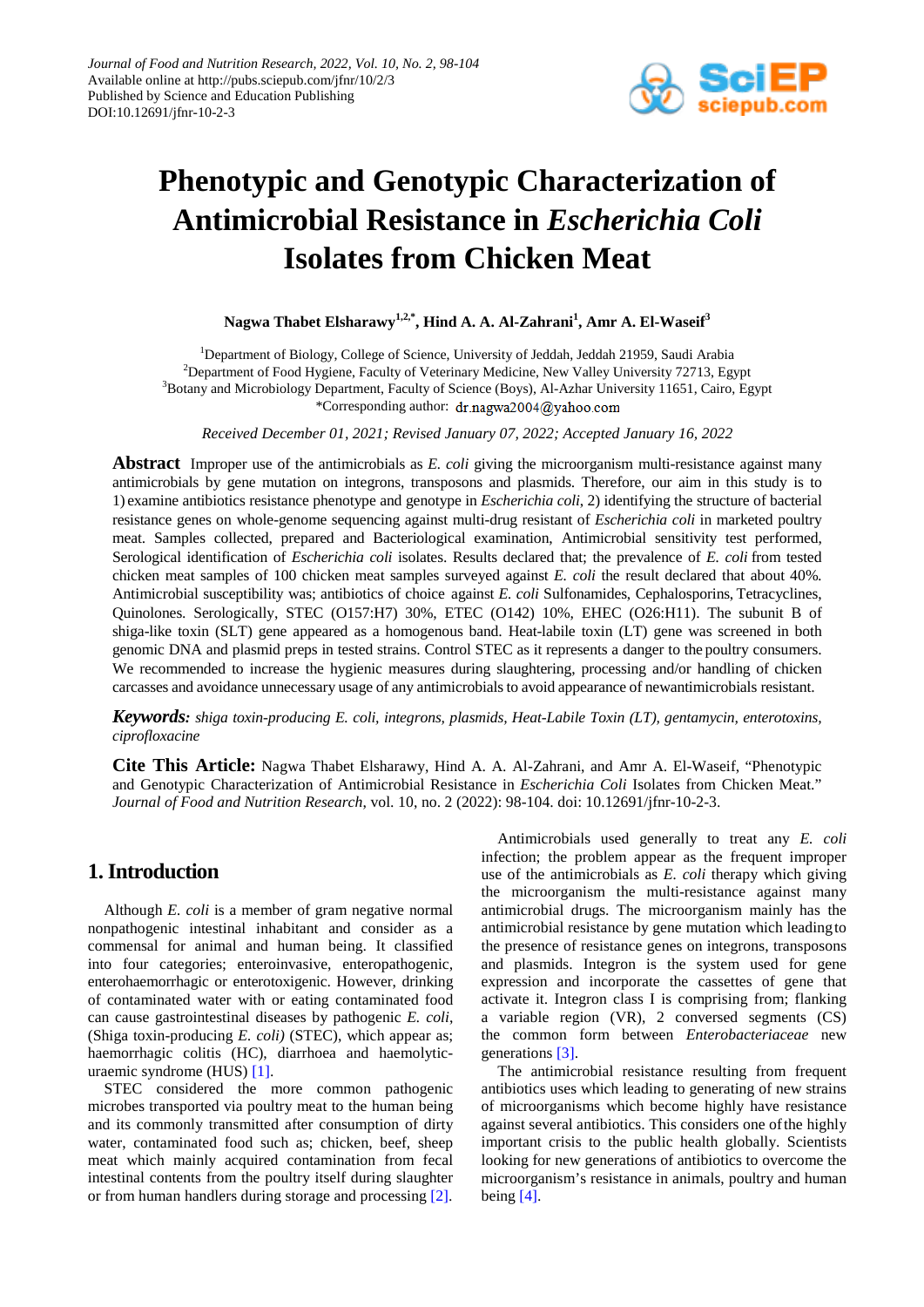Therefore, our aim in this study is to 1) examine antibiotics resistance phenotype and genotype in *Escherichia coli*, 2) identifying the structure of bacterial resistance genes on whole-genome sequencing against multi-drug resistant of *Escherichia coli* in marketed poultry meat.

# **2. Material and Methods**

#### **2.1. Ethical Approval**

There is no ethical approval necessary.

#### **2.2. Samples Collection, Preparation and Bacteriological Examination**

The number of tested samples were about 100 chicken meat samples were collected randomly from different markets and stored in a polyethylene bag then immediately transferred inside ice box to the bacteriological laboratory for analysis. Two grams from homogenated chicken sample inoculated in MacConkey broth for about 18 hr./37°C. Then, streaked onto MacConkey agar (Oxoid) plates for about 24 hr./37°C. then the Rose pink colonies streaked onto Eosin Methylene Blue (Oxoid) and incubated for about 24hr./37°C. typical Escherichia coli morphology is a large colony, green metallic sheen with blue-black [Figure 1.](#page-1-0) *E. coli* colonies identified morphologically, microscopically and by biochemical tests kits (bioMerieux API, France) [\[5\].](#page-5-4) Further identification by Serotyping; using antisera sets (Denka Seiken Co., Japan) according to WHO, [\[6\].](#page-5-5)

<span id="page-1-0"></span>

**Figure 1.** *E. coli* on eosin methylene blue (EMB) agar

#### **2.3. Antimicrobial Sensitivity Test**

Performed using disc diffusion technique by Muller-Hinton agar against 15 antibiotic discs as following; Gentamicin (30 µg/disk), Streptomycin (30 µg/disk), Ampicillin (10 µg/disk), Penicillin (10 µg/disk), Cefepime (30 µg/disk), Cefotaxime (30 µg/disk), Ciprofloxacin (30 µg/disk), Flumequine (30 µg/disk), Trimethoprim (30 µg/disk), Sulfamethoxazole (30 µg/disk), Tetracycline (30 µg/disk), Doxycycline (30 µg/disk) the results done according to Alderman & Smith, [\[7\].](#page-5-6)

## **2.4. Serological Identification of**  *Escherichia coli* **Isolates**

Serological identification of *Escherichia coli* isolates [\[8\]](#page-6-0) by slide agglutination test using standard monovalent and polyvalent *E. coli* antisera sets for definition of the Enteropathogenic types as following; emulsified microbial colony by 2 drops of saline on a glass slide. Addition of a loopful antiserum, Agglutination performed, a further portion of the colony cultured on nutrient agar slant then incubated at 37°C/24 hours for testing mono-valent sera. Prepared suspension of the microbe in saline and performed the slide agglutination teststo identify the O-antigen.

#### **2.5. Extraction of Nucleic Acids**

DNA extracted by GeneJet genomic DNA purification kit (ThermoFisher Scientific, USA). Summarized as following; centrifuge picked bacterial colonies for 10 min./5000  $\times$ g, resuspended the cell pellet in 180 μL of Digestion Solution (provided in the kit) then added 20 μL of Proteinase K then thoroughly mixed, incubated at 56°C in water bath for about 30 min with continuous shaking until complete lysis. Vortexing 20 μL of RNase solution after adding to the mixture, then incubated for 10 min./37°C. addition of 200 μL of Lysis solution to the mixture then vortexing 400 μL of 50% ethanol after adding it to the mixture. transferred lysated cells then purified and centrifuged for 1 min./6000 ×g. washed column by 500 μL washing buffer (I and II) then centrifuged for 2 min at maximum speed until complete removal of ethanol. Stored the purified DNA at -20°C until use. The plasmid preparation; by GeneJet plasmid DNA miniprep kit (Thermofisher Scientific, USA). According to the manual; about 1-3 ml. of the grown culture put in 1.5 ml microcentrifuge tubes then centrifuged at 12,000xg/ 2 min. Re-suspend the pellet in 250μl in ice cold resuspension buffer supplied with the kit and mixed by inverting of the tube about 5-6 times. Tubes incubate for 5 min./37°C. transferred the supernatant and centrifuged at 10,000xg/30 sec. and wash by 500μl buffer (supplied with the kit) and recentrifuged at 10,000xg/30 sec. elution of DNA plasmids using pre-warmed ddH2O 50μl then incubated for 3 min./37°C then recentrifuged by maximum speed (14,000xg)/30 sec. **Gene Amplification:** PCR reactions gene amplified by 1μl purified genetic substances (genomic DNA/ plasmid preps), 2.5μl MgCl2, 5μl buffer, 1μl of primer (listed in [Table 1](#page-2-0) below), 0.25μl of Taq Polymerase enzyme mix 0.5μl of dNTPs and complete volume to 25μl by free-nuclease water. Resolve PCR products using 0.5µg/ml ethidium bromide and agarose gel (1%), determination of the size of the resolved products by 100bp DNA ladder. Then run Gel at 80V/50 min. documentation bythe gel system (Biometra, Goettingen, Germany).

**Extraction of DNA Fragments from Agarose Gel:** elution of DNA fragment using agarose gel by DNA extraction kit (Thermofisher Scientific, USA). Fragmentation performed under UV light then preserved into 1.5ml tube. Then, centrifuged at 13,000xg/2 min. Washed the columns by 700 $\mu$ l washing buffer, then centrifuged for 1 min./ 37°C. add 50µl of buffer to elute on the spin column filter, then kept for 1 min./37°C followed by centrifuged at 13,000xg/2 min.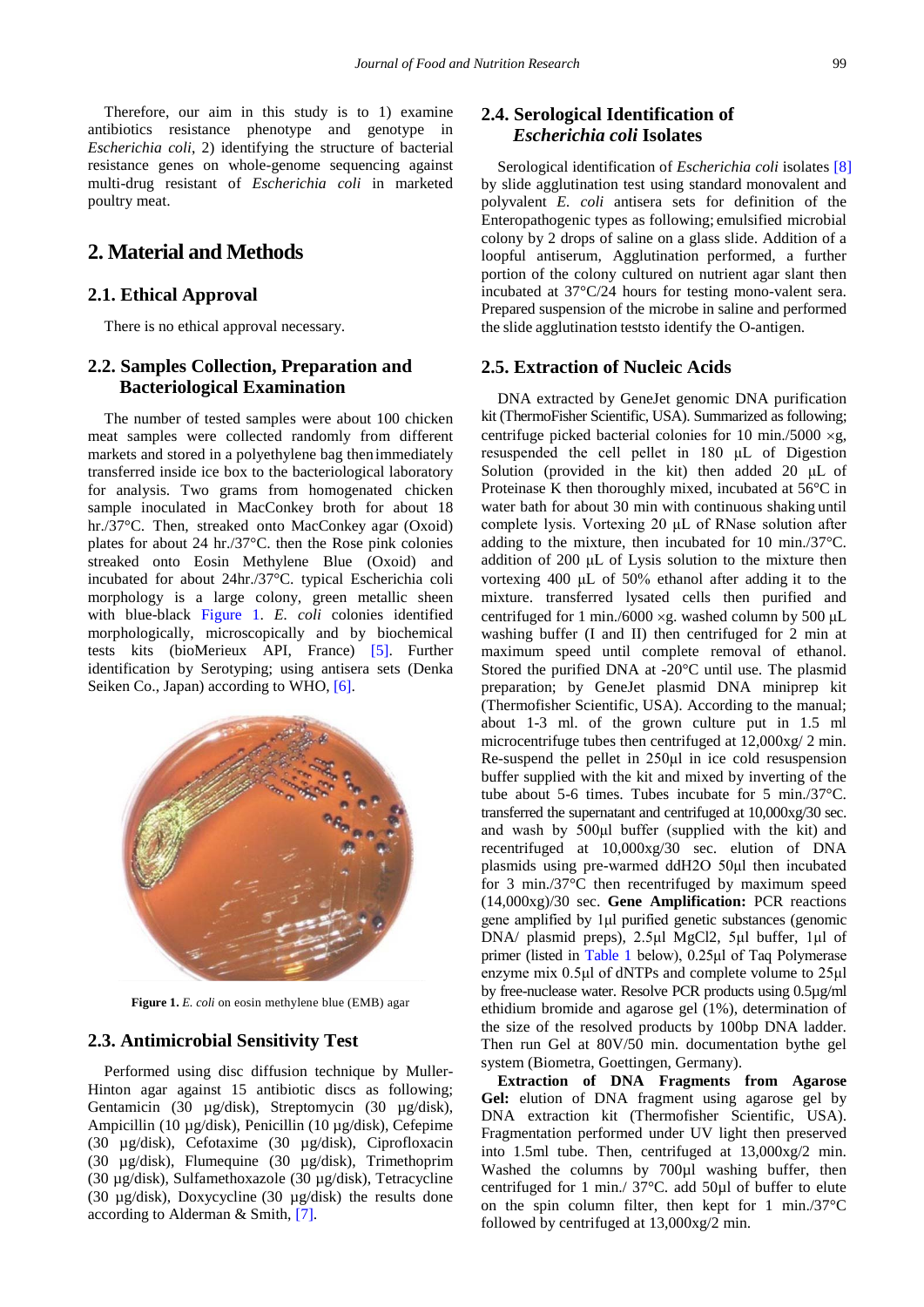**Table 1. List of Primers Used in Gene Amplification**

<span id="page-2-0"></span>

| <b>Target Gene</b>            | <b>Primer ID</b> | <b>Primer sequence</b>               |
|-------------------------------|------------------|--------------------------------------|
| Shiga-like toxin (SLT)        | $SLT$ F:         | 5'-AAGAAGATGTTTATGGCGGTTT-3'         |
|                               | $SLTR$ :         | 3'-GTCATTATTAAACTGCACTTCAGCA-5'      |
| <b>Heat-labile toxin (LT)</b> | LT F:            | 5'-ATTGACATCATGTTGCATATAGGTTAG-3'    |
|                               | LT R:            | 3'-ACATTTTACTTTATTCATAATTCATCCCG-5'  |
| Ciprofloxacin resistance gene | aac $(6')$ -F:   | 5'-TTTATTATTTTTAAGCGTGCATAATAAGCC-3' |
|                               | aac $(6')$ -R:   | 3'-TTAAGACCCTTAATTGTTGGGATTT-5'      |
| Gentamycin resistance gene    | aac $C2-F$ :     | 5'-CATACGCGGAAGGCAATAAC-3'           |
|                               | aac $C2-R$ :     | 3'-ACCTGAAGGCTCGCAAGA-5'             |

# **3. Results**

## **3.1. Prevalence of** *E. coli* **from Tested Chicken Meat Samples**

According to [Figure 2](#page-2-1) A total of 100 chicken meat samples surveyed against *E. coli* the result declared that about 40% of the samples were positive while the rest samples had not *E. coli.*

<span id="page-2-1"></span>

**Figure 2.** Prevalence of E. coli isolate from tested chicken meat samples

#### **3.2. Antimicrobial Resistance Pattern for** *E. coli* **Isolates**

The antimicrobial susceptibility testing of some *E. coli* strains (n=20) which isolated from chicken meat samples as illustrated in [Table 2](#page-2-2) as following; antibiotics of choice against *E. coli* among 12 antimicrobial drugs related to five different classes were as following; the most effective antimicrobials related to Sulfonamides; trimethoprim (20/20) 100%, sulfamethoxazole (16/20) 80%, followed by Cephalosporin's including; Cefepime (14/20) 70%, Cefotaxime (13/20) 65%, then tetracycline's including; Tetracycline (10/20) 50%, Doxycycline (8/20) 40%, while among tested antimicrobial classes 3 family members recorded weak effect against *E. coli* as following; Quinolones including; Ciprofloxacin (4/20) 20%, Flumequine (4/20) 20%, Aminoglycosides; Gentamicin 3/20 (15%), Streptomycin (2/20) 10%, and the weakest members related to βlactame; Penicillin 2/20 (10%), Ampicillin (zero%).

#### **3.3. Results for Serological Examination of** *E. coli* **Isolates**

Twenty *E. coli* isolates were serologically typed [Figure 3.](#page-3-0) Where 10/20 (50%) isolates were typed as STEC (O157:H7), 6/20 (30%) isolates were ETEC (O142), 2/20 (10%) isolate was EHEC (O26:H11). Finally, 2/20 (10%) of isolates were typed as EPEC (O55:H7). Shiga-Like Toxin (SLT) Screening documented in [Figure 4](#page-3-1) as following: the subunit B of shiga-like toxin (SLT) gene appeared as a homogenous band in their genomic DNA at 300 bp molecular weight. Results declared that strain (1) were the lowest amplification detected comparing to strain 2. Heat-Labile Toxin (LT) Screening declared in [Figure 5](#page-3-2) as following: Heat-labile toxin (LT) gene was screened in both genomic DNA and plasmid preps in tested strains. A fragment of  $\sim$  200 bp was detected in both strains (1) and (2). Gentamycin Resistance Screening observed in [Figure 6](#page-4-0) as following: Gentamycin resistance gene (aac C2) fragment was detected in strains as a fragment of molecular weight  $\sim$ 856 bp but with a minor band of molecular weight of nearly 300 bp. Ciprofloxacin Resistance Screening viewed in [Figure 7](#page-4-1) as following: Ciprofloxacin-resistance gene was also screened in both genomic and plasmid preparations in strains under test. A sharp band at 1 kb was clearly detected in strain (1) while it was absent in strain (2). In plasmid preps, no amplification of the target gene could be detected in strains tested.

<span id="page-2-2"></span>

|                             |                     | <b>Sensitive</b> |               | <b>Intermediate</b> |      | <b>Resistant</b> |               |
|-----------------------------|---------------------|------------------|---------------|---------------------|------|------------------|---------------|
| <b>Antimicrobial family</b> | Antimicrobial agent | N <sub>0</sub>   | $\frac{6}{9}$ | No.                 | $\%$ | No               | $\frac{6}{6}$ |
| <b>Sulfonamides</b>         | <b>Trimethoprim</b> | 20               | 100           |                     | 00   | $\Omega$         | 00            |
|                             | Sulfamethoxazole    | 16               | 80            |                     | 10   | $\sim$           | 10            |
| <b>Cephalosporins</b>       | Cefepime            | 14               | 70            | 4                   | 20   | ◠                | 10            |
|                             | <b>Cefotaxime</b>   | 13               | 65            | 4                   | 20   | 3                | 15            |
| <b>Tetracycline</b>         | <b>Tetracycline</b> | 10               | 50            |                     | 00   | 10               | 50            |
|                             | Doxycycline         | 8                | 40            |                     | 10   | 10               | 50            |
| <b>Ouinolones</b>           | Ciprofloxacin       | 4                | 20            | 4                   | 20   | 12               | 60            |
|                             | <b>Flumequine</b>   |                  | 20            | 6                   | 30   | 10               | 50            |
| <b>Aminoglycosides</b>      | <b>Gentamicin</b>   |                  | 15            |                     | 25   | 12               | 60            |
|                             | <b>Streptomycin</b> |                  | 10            |                     | 25   | 13               | 65            |
| <b><i>B</i></b> -lactame    | <b>Penicillin</b>   |                  | 10            | h                   | 30   | 12               | 60            |
|                             | <b>Ampicillin</b>   |                  | 00            |                     | 35   | 13               | 65            |

**Table 2. Antimicrobial susceptibility of E. coli strains (n=20) from raw and cooked beef**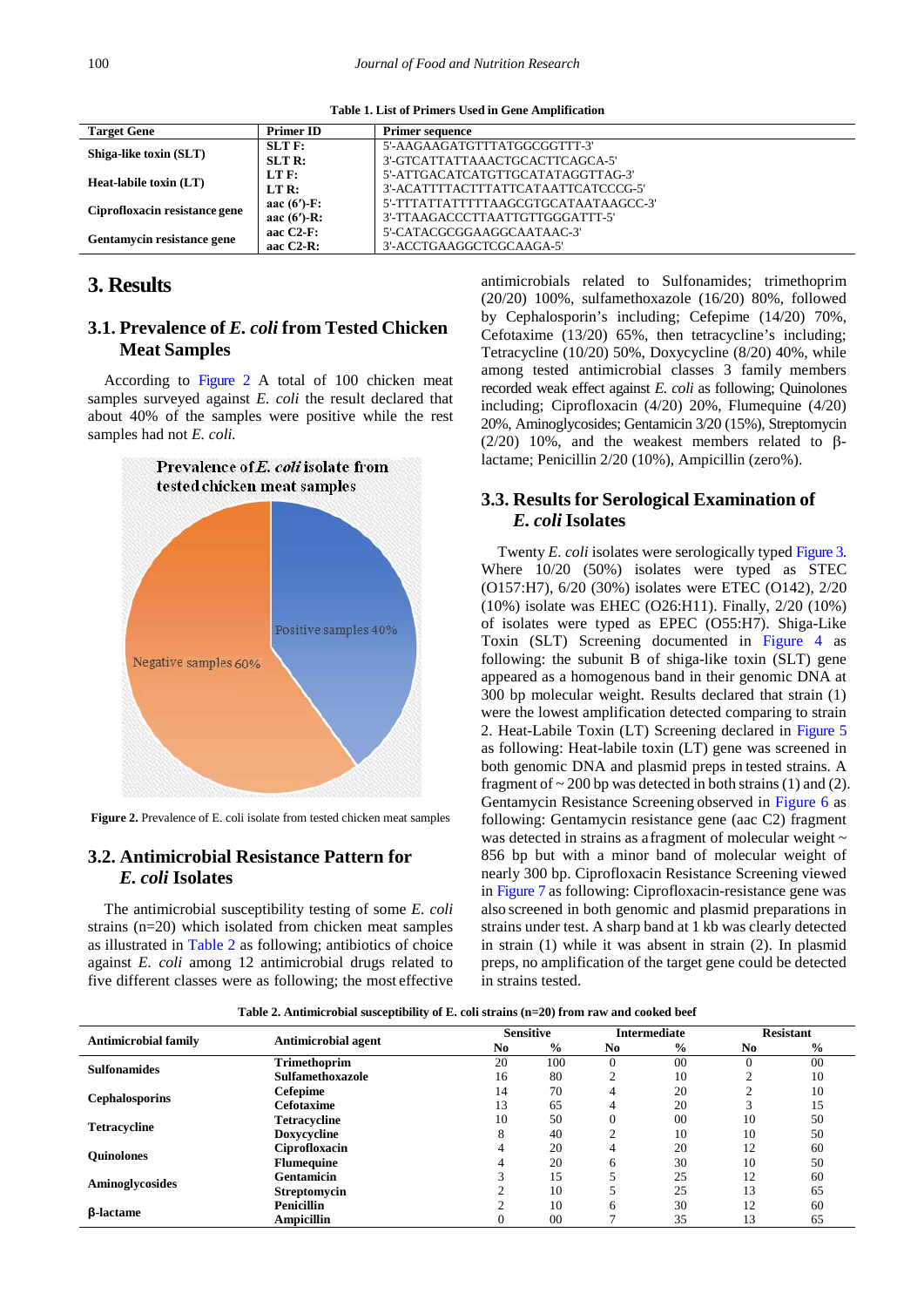<span id="page-3-0"></span>

<span id="page-3-1"></span>

ETEC: Enterotoxigenic E. coli EHEC: Enterohemorrhagic E. coli

**Figure 3.** Serotypes of *E. coli* (n=20) isolated from positive chicken samples



<span id="page-3-2"></span>**Figure 4.** Screening of shiga-like toxin (SLT) – subunit (B) in tested strains. Strain 1 showed a lower density of the amplified gene. Lane (L) represents a standard DNA ladder with 100-3000 bp range



Figure 5. Screening of heat-labile toxin (LT) gene in genomic DNA (A) and plasmid preparations (B). The target gene was detected at a molecular weight of  $\sim$  200 bp in the genomic DNA of strains (1) and (2)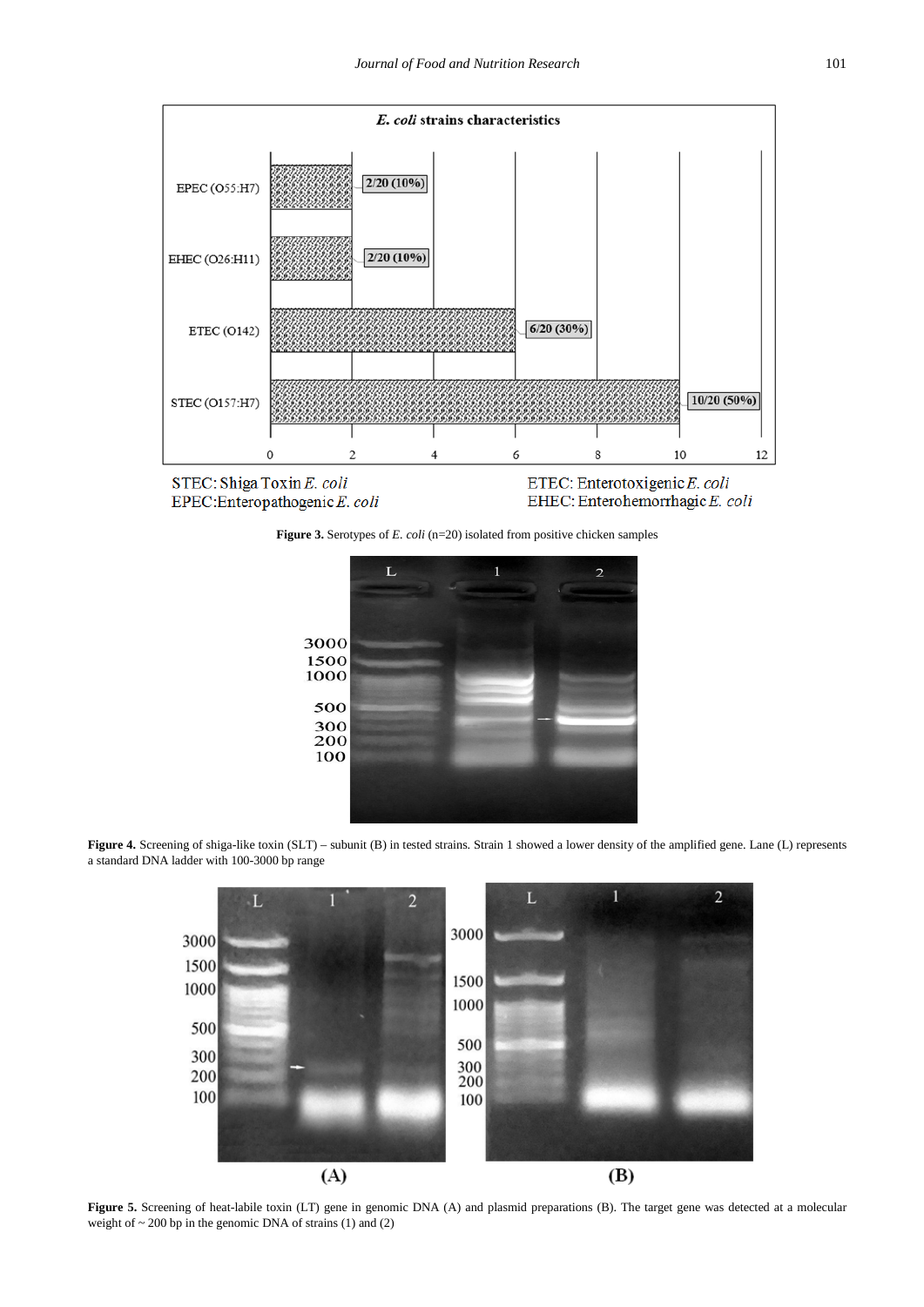<span id="page-4-0"></span>

<span id="page-4-1"></span>Figure 6. Gentamycin-resistance gene screening: strains screened showed the target fragment of molecular weight ~ 856 bp corresponding to gentamycin-resistance (aac C2) gene. A minor band with 300 bp was visualized in strains 1 and 2



**Figure 7.** Ciprofloxacin-resistance gene screening: (A) on genomic only strain (1) showed amplification at 1kb size. (B) plasmid

#### **3.4. Statistical Analyses**

Analysis of variance will be conducted and means will compare using SPSS.

## **4. Discussion**

Concerning bacteriological examination of 100 chicken meat samples, the current study revealed that *E. coli* by 40%. These results agreed with Partridge, *et al.,* [\[9\]](#page-6-1) investigated chicken meat of Mexico and recorded about 35.5%, *Wu*, *et. al.,* [\[10\]](#page-6-2) who isolated *E. coli* from chicken meat by 35.0%, lower result recorded by Ngullie, *et al.,*  [\[11\]](#page-6-3) examined Indian chicken meat and recorded about 31%, Sato *et al.,* [\[12\]](#page-6-4) recorded about 20% in USA chicken meat, Shaltout, *et. al.,* [\[13\]](#page-6-5) who isolated *E. coli* from chicken meat hospital meal by 13.33%, Tomova, *et al.,*  [\[14\]](#page-6-6) tested Nigerian chicken meat and recorded about 11.1%, Liu, *et al.,* [\[15\]](#page-6-7) found about 10.60% from Croatian chicken meat, Jakabi, *et. al.,* [\[16\]](#page-6-8) who isolated *E. coli* by 9% of from chicken meat. while, Deng, *et al.,* [\[17\]](#page-6-9) detected about 5.92% from the poultry meat in Saudi

Arabia, Schulz, *et al.,* [\[18\]](#page-6-10) recorded about 1.56% from a Morocco chicken meat.

This may reflect bad hygienic practice during different stages from slaughtering, handling practices, transportation and excessive handling during preparation of the meal and presence of this microorganism in post processing meat meal indicated that post processing contamination was occurring [\[19\].](#page-6-11) *E. coli* is found in the intestinal tract of both humans and animals, finding this organism in readyto-eat foods is generally viewed as an indication of faecal contamination. Faecal contamination, in turn, indicates that other harmful organisms, whether they be bacterial genera (Salmonella, Shigella, Campylobacter), could be present [\[20\].](#page-6-12)

Antimicrobial compounds used to avoid and/or treat infections in addition to its benefit as growth promotors in chicken. Its benefit achieved if the antimicrobials selected properly, The antimicrobial susceptibility testing of some *E. coli* strains (n=20) which isolated from chicken meat samples declared that the most effective antimicrobials related to Sulfonamides; trimethoprim (20/20) 100%, sulfamethoxazole (16/20) 80%, followed by Cephalosporins including; Cefepime (14/20) 70%, Cefotaxime (13/20)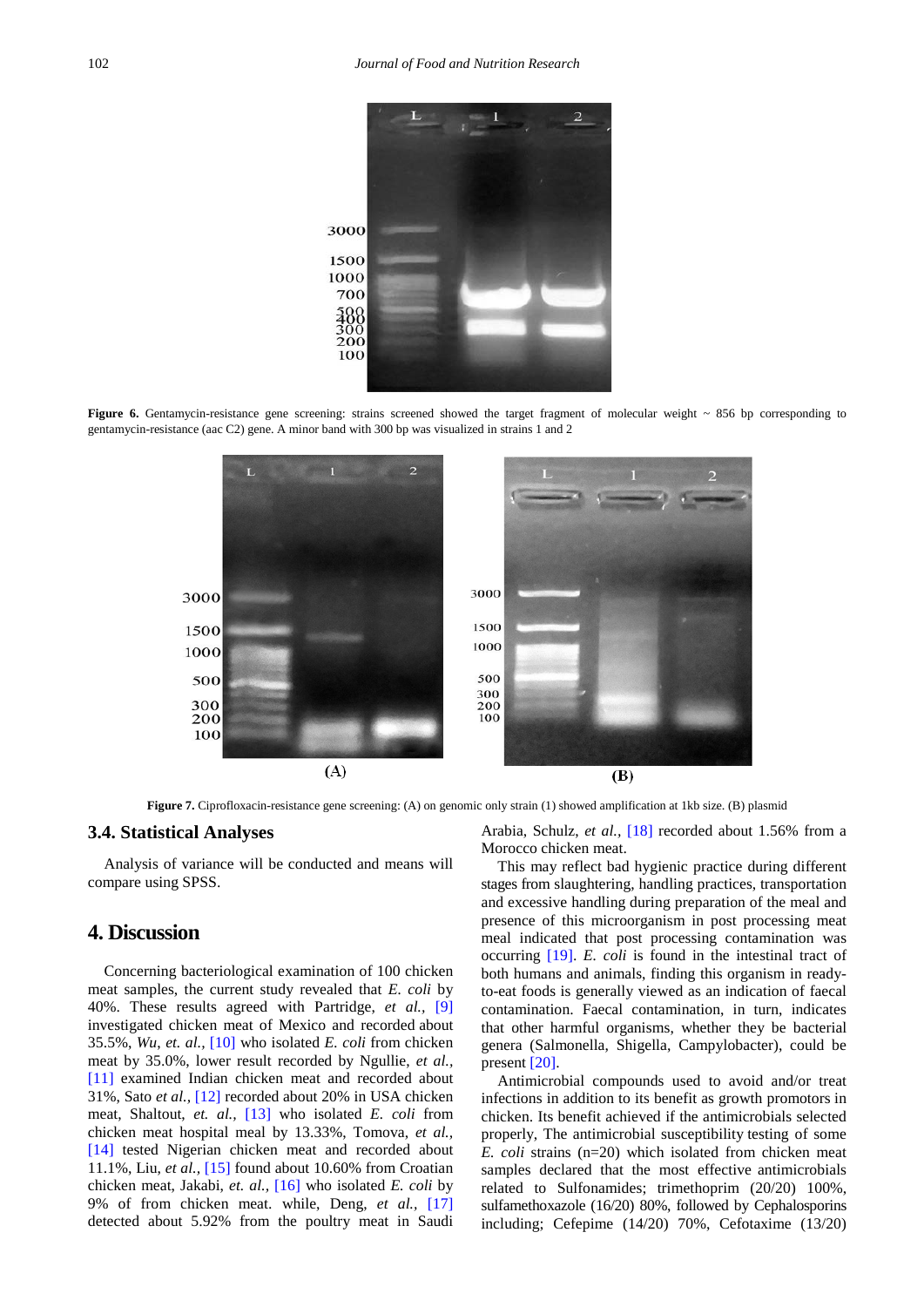65%, then Tetracyclines including; Tetracycline (10/20) 50%, Doxycycline (8/20) 40%, while among tested antimicrobial classes 3 family members recorded weak effect against *E. coli* as following; Quinolones including; Ciprofloxacin (4/20) 20%, Flumequine (4/20) 20%, Aminoglycosides; Gentamicin 3/20 (15%), Streptomycin (2/20) 10%, and the weakest members related to β-lactame; Penicillin 2/20 (10%), Ampicillin (zero%). These results were agreement with CDC [\[3\].](#page-5-2)

Similar results reported by Younis *et. al.,* [\[21\]](#page-6-13) who observed 100% resistance of *E. coli* against penicillin, cefepime 95.8% and amoxicillin 94.5%. according to Ammar *et. al.,* [\[22\]](#page-6-14) many reports declared the resistance of *E. coli* against almost antibiotics due to presence of plasmids genes resistance. Adeyanju, *et al.,* [\[23\]](#page-6-15) and Bie, *et al.,* [\[24\]](#page-6-16) informed that *E. coli* recorded about 90% resistant against tetracycline, ampicillin, trimethoprimsulphamethozazole, cephalexin, streptomycin, gentamycin. According to Ramadan *et. al.,* [\[25\].](#page-6-17)

*E. coli* had multi resistance against aminoglycoside, tetracycline, β-lactams, and sulfonamides. Eid & Erfan [\[26\]](#page-6-18) and Mohamed, *et al.,* [\[27\]](#page-6-19) documented that almost strains of *E. coli* had resistance against β-lactams. According to Li, *et. al.,* [\[28\]](#page-6-20) informed that *E. coli*  resisted against; gentamicin, sulfanethazine, sulfadiazine, amoxicillin, tetracycline, ampicillin, chloramphenicol, and ceftriaxone. Zhang, *et. al.,* [\[29\]](#page-6-21) found that about 60% of *E. coli* which isolated from food of animal origin were resistant against fluoroquinolone. Tang, *et. al.,* [\[30\]](#page-6-22) noticed that about 36.8%, 35.0% and 34.1% resisted norfloxacin, ciprofloxacin and enrofloxacin.

Twenty *E. coli* isolates were serologically 10/20 (50%) isolates were typed as STEC (O157:H7), 6/20 (30%) isolates were ETEC (O142), 2/20 (10%) isolate was EHEC (O26:H11). Finally, 2/20 (10%) of isolates were typed as EPEC (O55:H7). Shiga-Like Toxin (SLT) Screening documented as following: the subunit B ofshigalike toxin (SLT) gene appeared as a homogenous band in their genomic DNA at 300 bp molecular weight.

Results declared that strain (1) were the lowest amplification detected comparing to strain Heat-Labile Toxin (LT) Screening declared that: Heat-labile toxin (LT) gene was screened in both genomic DNA and plasmid preps in tested strains. A fragment of  $\sim$  200 bp was detected in both strains (1) and (2). Gentamycin Resistance Screening observed: Gentamycin resistance gene (aac C2) fragment was detected in strains as a fragment of molecular weight  $\sim 856$  bp but with a minor band of molecular weight of nearly 300 bp. Ciprofloxacin Resistance Screening viewed that: Ciprofloxacinresistance gene was also screened in both genomic and plasmid preparations in strains under test. A sharp band at 1 kb was clearly detected in strain (1) while it was absent in strain (2). In plasmid preps, no amplification of the target gene could be detected in strains tested. These results agreed with the obtained results by Momtaz and Jamshidi, [\[31\]](#page-6-23) who isolated O serogroups, especially O1, O35, O2, O15, O8, O18, O88, O78, O109, and O115. Ćwiek, et al., [\[32\]](#page-6-24) informed that there were two serotypes which is very similar to eae genes of *E. coli* serotypes O55:H7 and O157:H7 strains, eaeA gene and enteropathogenic *E. coli* and EHEC. Furthermore, Li, et. al., [\[33\]](#page-6-25) reported that *E. coli* lose SLT

genes which leading to false-negative results. In addition to the screening of EHEC eaeA gene declared the positive results of *E. coli* not O157:H7. While HEC O157 detected by 60-MDa plasmid. Kim, et. al., [\[34\]](#page-6-26) observed that gene (SLT I, II and eaeA), which indicated the presence of EHEC O157 strains. Kluytmansvan, et. al., [\[35\]](#page-6-27) documented that Stx gene used for detection of EHEC strains they added that the virulence genes contained extraintestinal infections genes such as; (cdt2, afaD8, cdt3, bmaE, iroN, iucD, iutA and traT). Villegas, *et. al.,*  [\[36\]](#page-6-28) reported that etpD gene incate the presence of ETEC strains. While they detected enterohemorrhagic *E. coli*  strains O157:H7 by RIMD 0509952 and EDL933. Presence of fimH gene indicated presence of non- pathogenic *E. coli*, ETEC, EPEC, and UPEC strains.

## **5. Conclusion**

In summary, the research detected the virulence genes of E. coli from chicken meat including different somatic capsular & antigen genes. It is very important to control STEC as it represents a danger to the poultry consumers. *E. coli* is naturally found in our daily diet and hazarded the food biosafety and public health. We recommended to increase the hygienic measures during slaughtering, processing and/or handling of chicken carcasses. The study recommended also by avoidance the unnecessary usage of any antimicrobial compounds to life chicken and human to avoid appearance of new antimicrobials resistant.

#### **Acknowledgements**

This work was funded by the University of Jeddah, Jeddah, Saudi Arabia, under grant No. (UJ-20-145-DR). The authors, therefore, acknowledge with thanks the University of Jeddah technical and financial support.

# **References**

- <span id="page-5-0"></span>[1] Adeyanju T, Ishola O. Salmonella and Escherichia coli contamination of poultry meat from a processing plant and retail markets in Ibadan, Oyo State, Nigeria. Springerplus. 2014; 3: 139.
- <span id="page-5-1"></span>[2] EL-Kholy M, EL-Shinawy H, Seliem H, Zeinhom A. Potential risk of some pathogens in table eggs. *Journal Of Veterinary Medical Research*. 2020; 27 (1): 52-65.
- <span id="page-5-2"></span>[3] Centers for Disease Control and Prevention (CDC) (2019). National Center for Emerging and Zoonotic Infectious Diseases (NCEZID).
- <span id="page-5-3"></span>[4] Cunrath O, Meinel M, Maturana P, Fanous J, Buyck J, Saint P, Auguste A, Helena B, Smith S, Körner J, Dehio C, Trebosc V, Kemmer C, Neher R, Egli R, Bumann A. Quantitative contribution of efflux to multi-drug resistance of clinical *Escherichia coli* and *Pseudomonas aeruginosa* strains. *EBioMedicine*. 2019; 41: 479-487.
- <span id="page-5-4"></span>[5] Centers for Disease Control and Prevention (CDC, 2020). National Center for Emerging and Zoonotic Infectious Diseases (NCEZID), Division of Healthcare Quality Promotion (DHQP).
- <span id="page-5-5"></span>[6] WHO. Manual for the laboratory identification and antimicrobial susceptibility testing of bacterial pathogens of public health importance in the developing world. WHO/CDS/CSR/EPH/ 2002. 2003; 15:121-140.
- <span id="page-5-6"></span>[7] Alderman D and Smith P. Development of draft protocols of standard reference methods for antimicrobial agent susceptibility testing of bacteria associated with fish diseases. Aquaculture, 2001; 196: 211-243.